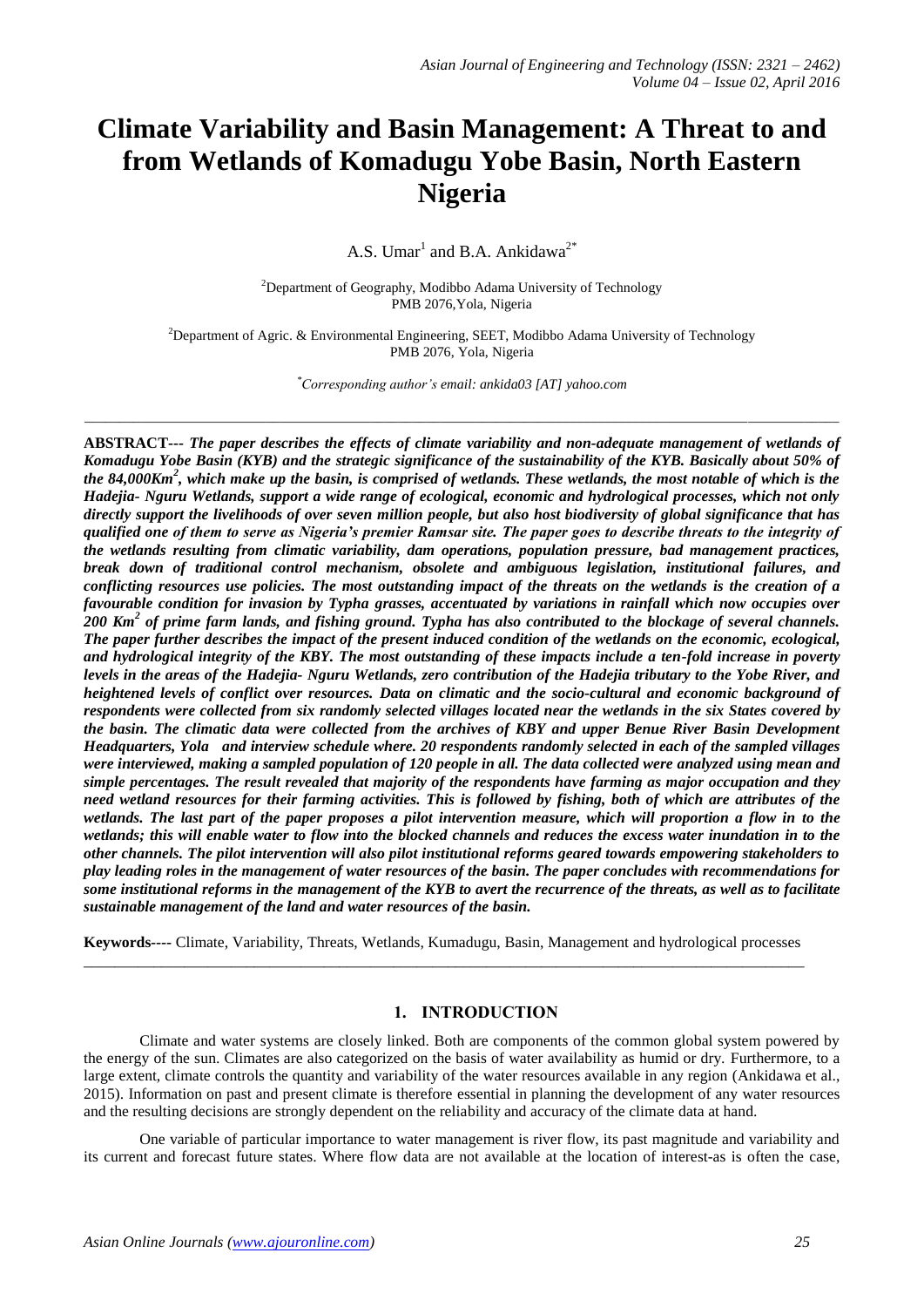particularly in developing countries- it may be necessary to estimate past flows from climate records (instrumental or proxy).

There are variety of purposes to be served by basin water management projects, such as water supply, flood protection, irrigation, power generation, navigation, sediment control and ground water recharge. Recently, a number of environment-oriented purposes are being afforded increasing importance in the management of wetlands, such as the improvement of water quality, including salinity control, fish and wild life conservation and the protection of biodiversity. Moreover, account has to be taken of recreational and aesthetic needs of water basins, as well as of various cultural and religious requirements. Consequently, the majority of water projects now serve multiple purposes.

The basic climatic information needed for wetlands and water management projects relates to precipitation and evaporation, and their spatial and temporal distribution. In order to determine evaporation, which is often a data product, information on temperature and other meteorological variables is required. Information on precipitation and evaporation is also necessary for feasibility studies, the planning and design of projects related to hydropower, pollution abatement (including low flow augmentation), salinity control and ground water recharge. In planning irrigation schemes particularly from wetland waters, climate data are used to determine crop water requirements and the demand for irrigation water. Climate information is also indispensable in studies of domestic water demands, residential needs (gardens, lawns, and swimming pools), livestock water use, and industrial use such as cooling systems in factories and power stations.

The basic component of most wetlands management schemes is a water storage reservoir, typically serving multiple purposes such as flood protection, water supply and power production, climate information is therefore indispensable in general water management studies particularly wetlands basin management.

Wetlands are shallow ecosystems in which the land surface is saturated or submerged at least part of the year. Wetland support rich biodiversity such as endangered species and migrating birds spend part of their lives in wetlands. It also retains some water and reduces flooding by slowing the rate at which rainfall riches river systems. As water stands in wetlands, it also seeps into the ground, replenishing ground water supplies. Wetlands filter and even purify, urban and farm runoff as bacteria and plants take up nutrients and contaminants in water. And in addition, wetlands are also in great demand for socio-economic activities.

In spite of these numerous advantages of wetlands, climatic variability, inappropriate water management, and increased demand for land due to increased urbanization are some of the factors posing threats to wetlands in the area with climatic variability being the most determinant factor. It is against this background this study investigate climate variability and bad basin management as threats to wetlands in the study area.

## **2. MATERIAL AND METHODS**

#### **The Study Area**

The Komadugu-Yobe Basin (KYB) drains catchment of approximately 84,138 Km<sup>2</sup> in northeast Nigeria (Figure 1) (Tanko, 2003). Located between Latitude 9'48' to 13'30'north and longitude 7'30 to 14'30' East covering six States namely Borno, Yobe, Jigawa, Bauchi, Kano and Plateau. Over 15 million people are supported by the basin through agriculture, fishing, livestock keeping and water supply. They are fourteen major wetlands identified in Nigeria including the KYB (Jibrin, 2007; KYB, 2008; Dauda, 2014).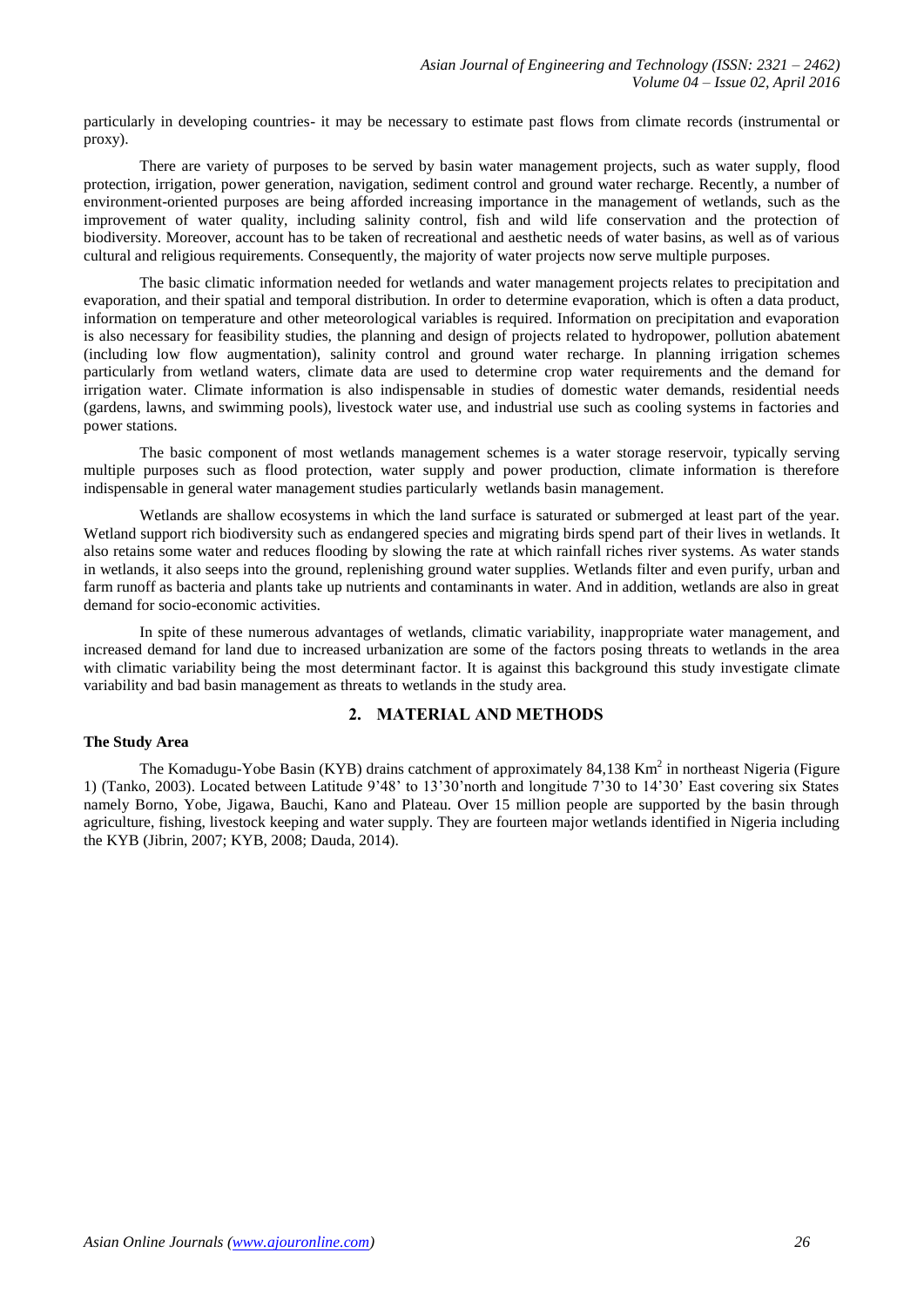

Figure 1: The Komadugu-Yobe Basin and Locations of some important Wetlands (from ADB, 2014)

## **Contextual Climatology of the study area**

Due to its location, the KBY has a semi-arid climate that is dominated by the cyclical migration of the intertropical Convergence Zone (ITCZ) and is very torrential convective storms. In most parts of the basin, rainfall occurs between the months of May and October, with the wettest month being August, although in some years, little rainfall may be experienced in November and April. Rainfall in the KYB also vary spatially, the southern parts of the basin are under the influence of the ITCZ, the longest and consequently receive the greatest annual rainfall. For example, the mean annual rainfall for Jos is 1332mm, while Nguru receives on the average only 512 mm (Hollins et al., 2003).

Climate, particularly precipitation, temperature and evaporation appears to be the major factors causing threats to wetlands ecology. It is therefore, necessary to describe in details the nature of the rainfall climatology of the study area because of the wide variability it exhibits. The spatio- temporal pattern of rainfall in northern Nigeria reflects the rainfall climatology of West Africa in general and that of Nigeria as a whole (Adejokun, 1996). The geographical location of the region, its topographic variations and latitudinal extent dictates the behavior of the air masses and disposition of rainfall over it at any given period of the year (Olaniran and Sumner, 1989).

During the rainy season, low pressure belt occurs over the Sahara located between 18<sup>°</sup> and 21<sup>°</sup> N. At the same time, the sub-tropical high pressure belt over the Southern Atlantic Ocean intensifies and shift equator wards. The consequent pressure gradient between the two pressure systems induces the northward low-level flow of the rain-bearing moist tropical south-westerly maritime air mass (Mt) of southern hemispheric origin reaching up to the southern fringes of the Sahara Desert in August. Above this Southwest monsoon is a hotter and drier Northeasterly tropical continental air stream (Ct) emanating from the Sahara desert. These two principal air masses influence the Nigerian weather and climate to great extent.

The surface transitional zones between these two contrasting air masses are known as Inter- tropical discontinuity (ITD), or inter-tropical convergence zone (ITCZ). Normally, the dry tropical continental air mass to the north of the surface ITD overrides the moist tropical maritime air mass of the southern origin, while the latter form a wedge pointing north under the former.

The ITD fluctuates from north to south; it assumes its north most position around latitude 20'N in August and attains its southernmost position between latitude  $5^\circ$  and  $7^\circ$  N in January (Bdliya et al., 2006). The movement of the ITD is very irregular, varying according to the season from  $2^{\degree}$  to  $6^{\degree}$  of latitudes per month (Walter, 1985), and in general, its southward retreat is faster than its northward advance (Oladipo and Salahu, 1993). This migration of the ITD is fundamental to the understanding of the rainfall regime of northern Nigeria.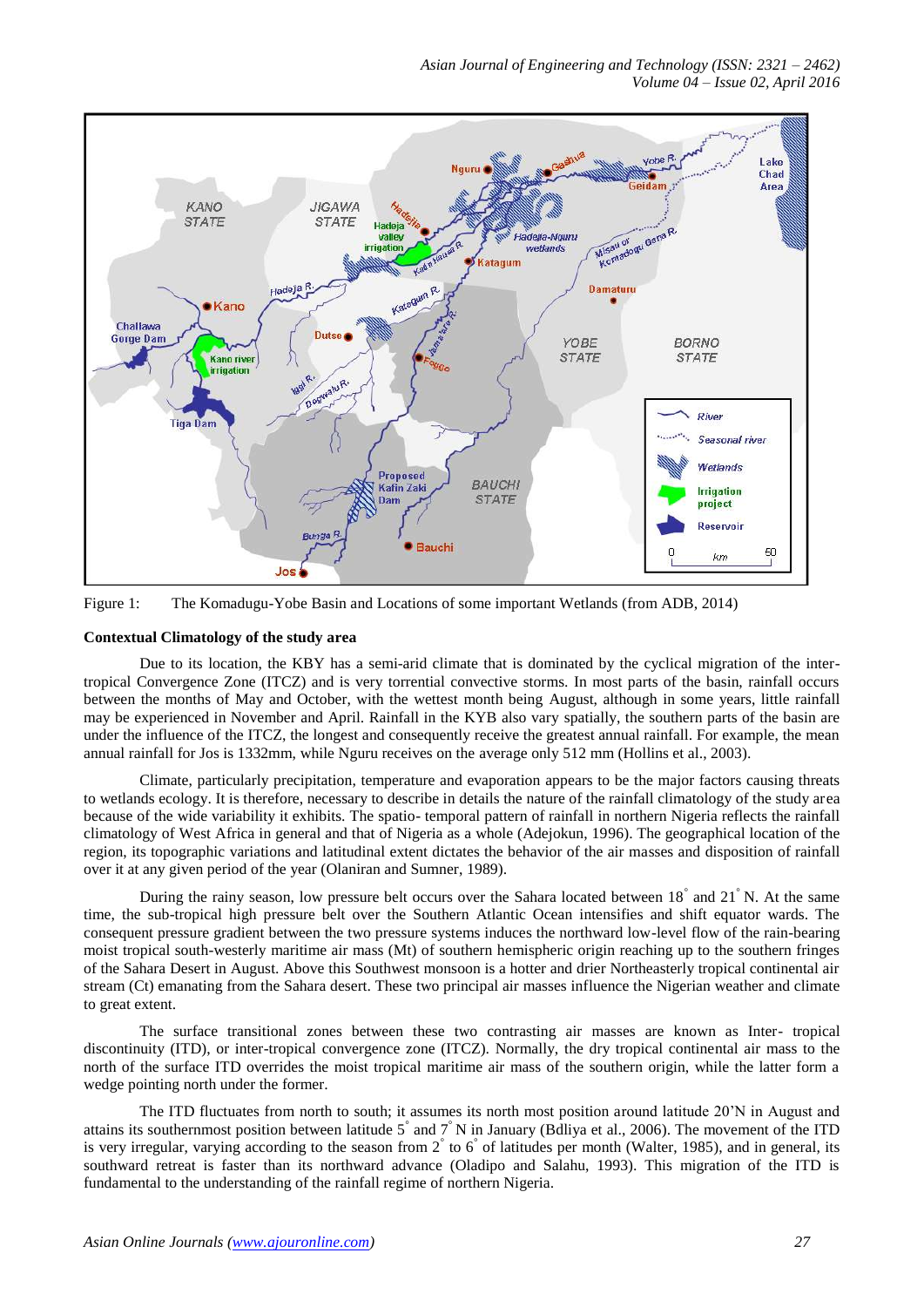| Month | Rainfall (mm)    | Temp. $\binom{°}{C}$ | R. Humidity | Evaporation | Wind  |
|-------|------------------|----------------------|-------------|-------------|-------|
| Jan   | $\boldsymbol{0}$ | 35                   | 28          | 310.5       | 189.5 |
| Feb   | $\overline{0}$   | 36                   | 29          | 395.1       | 231.3 |
| Mar   | 14.6             | 39                   | 82          | 453.9       | 279.6 |
| Apr   | 24.8             | 40                   | 78          | 459         | 343.5 |
| May   | 77.8             | 35                   | 90          | 365.7       | 325.6 |
| Jun   | 96.3             | 34                   | 93          | 306.4       | 366.8 |
| Jul   | 158.3            | 31                   | 95          | 177.1       | 244   |
| Aug   | 174.5            | 31                   | 91          | 174.6       | 158   |
| Sep   | 159.7            | 32                   | 87          | 170         | 137.1 |
| Oct   | 66               | 30                   | 91          | 181.9       | 106.5 |
| Nov   | 0.01             | 21                   | 84          | 200.1       | 111.1 |
| Dec   | $\Omega$         | 18                   | 38          | 165.9       | 187.8 |

Table 1: Mean annual climatic elements (1979-2012) in the study area

Source: UBRBDA, 2012

## **Drainage system and Geology of the area**

The two major rivers of the basin are the Hadejia and the Jama're which meet in the Hadejia- Nguru wetlands (HNG) in Yobe. The Hadejia River raises from the Kano highlands, while the head waters of the Jama'are in the Jos Plateau. These uplands are underlained by the impermeable basement complex, which comprises of Precambrian granites and high-grade metamorphic strata (Thompson, 1995).

Geologically, the middle of the KBY is different from the upper part of the basin. Here the basement complex dips eastward below the rocks of the Chad formation (Adams and Hobbs, 1998; Adams et al., 2005). This formation is a lacustrine argillaceous sequence containing thin discontinuous inter-bed of sands and gravels. Within the Hadejia river system, the natural pattern of runoff has been modified by the construction of large scale irrigation schemes and the associated dams, most notably the Kano irrigation scheme (KRIP), Tiga and Challawa dams and the Hadejia valley irrigation project (HVP). The Jama'are River is uncontrolled as plans to construct a dam at Kafin Zaki have been put on halt.

During the wet season, particularly, in the middle and lower part of the basin, (where slopes are very gentle) as discharged within the river rise, adjacent areas (within the floodplains) begin to be inundated, thereby forming floodplain wetlands. Average slopes of the Hadejia and the Jama'are within this part of the basin are only 0.13 and 0.27  $Km<sup>2</sup>$ respectively (IWACO, 1985). Therefore, relatively small increase in water level can be responsible for large increases in the area that is seasonally flooded. Using Turner's (1985) classification, these seasonally inundated areas are either streamside *fadamas,* which are found adjacent to river channels in either continuous or intermittent strips, or floodplain *fadamas* characterized by levees, back-swamps, point bars, meander scrolls and ox-bow lakes. Bodies of open water are also found where local rainfall concentrates in depressions. Most human activities within the basin are dependent on these river systems and the resultant floodplain wetlands.

In recent years, studies (IUCN-HNWCP, 1999, Diyam, 1998) indicate that estimated demand for surface water in the basin exceeds available supply by 2.6 times. Climatic down turn, inappropriate water management, and increased demand due to the population increase and urbanization, etc have been implicated for this short fall. Contribution of surface flow by the Yobe in to Lake Chad has been reduced drastically. Siltation and other invasive weeds have further compounded the problem. Already, competition for water by various users has degenerated to conflicts.

# **3. DATA COLLECTION**

Data on climatic elements for the periods of thirty-three years (1979-2012) were obtained from the data pool of the KYB and UBRBDA, Yola while the socio-cultural and economic background of respondents were collected from 6 randomly selected villages located near the wetlands in six States curved by the Basin using a questionnaire schedule, with some additional relevant information obtained from reports and other government documents. The interview schedule was administered by field assistants who could speak Hausa, Fulani, Kanuri and Birom languages (major languages of the study areas) fluently. This made it easier for the respondents to talk more freely. In each of the villages, twenty (20) respondents were interviewed making a sample population of 120 in all. The data was collected in 2012.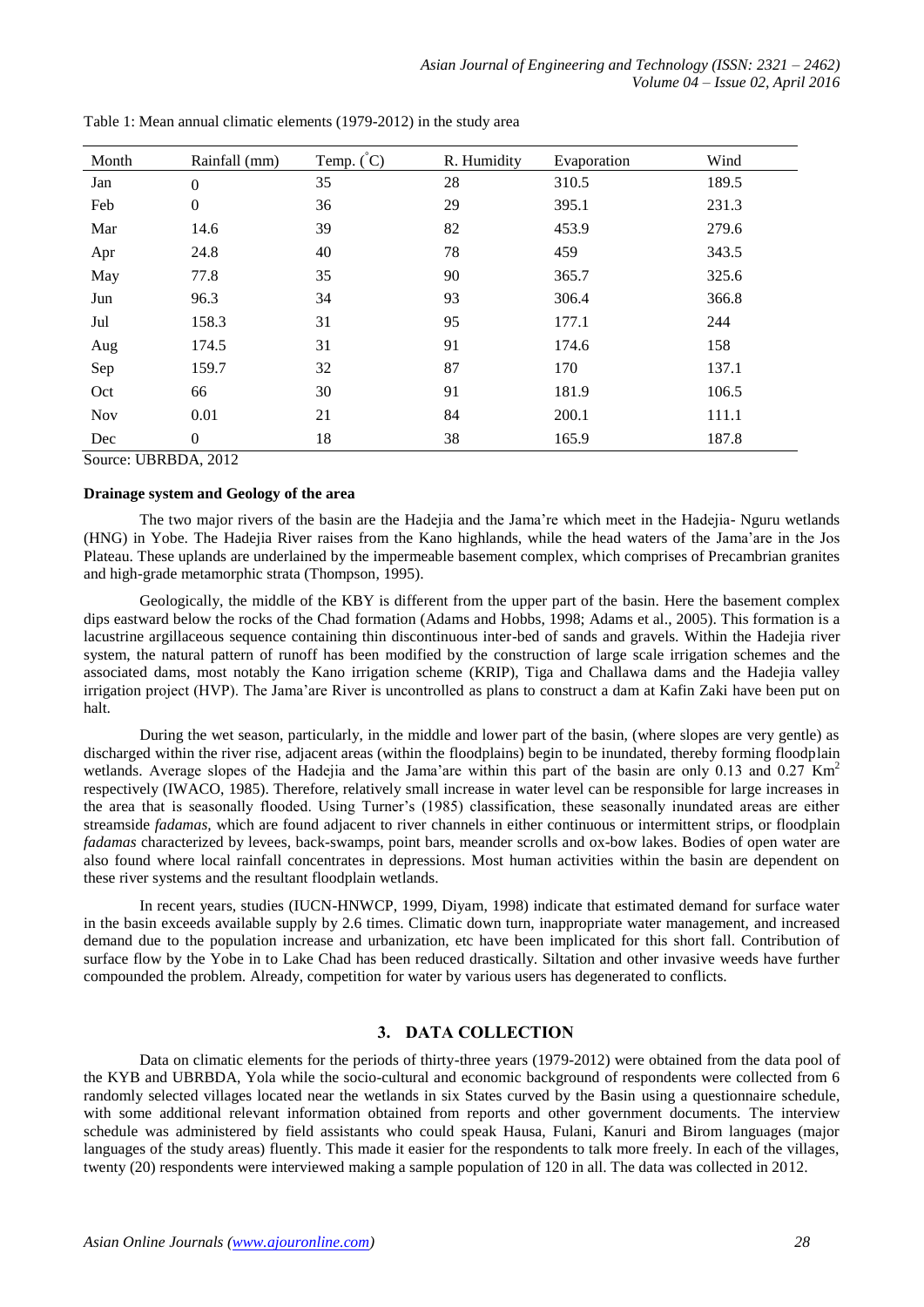## **4. RESULTS AND DISCUSSIONS**

Climate determines what crops a farmer can grow; weather influences the annual yield and hence the farmer's profit and more importantly how much food there is to eat. It is the mean values of climate coupled with the soil environment, that mainly determine what crop a farmer can grow, accepting the risk that there will be years when harvest are reduced or even destroyed by extremes in the form of droughts, floods, typhoons or epidemics of pests and diseases linked to weather in complex ways.

A major part of the study area falls under the dry Savanna or Semi-arid region. In this region, agriculture is still predominantly rain-fed and as a result of erratic rainfall conditions, it is characterized by low and variable crop production. Since agricultural operations are only possible under optimum soil moisture conditions, wetlands and reliable predictions of rainfall characteristics are indispensable. Daily rainfall data for the periods of 33 years (1979-2012) were collected and analyzed. Annual, seasonal and monthly rainfall analyses were conducted to give a description of rainfall characteristics in the area. Rainfall statistics in the area are given on Table 1 which is presented in three different periods of 11 years each mean averages. As expected, rainfall decreased from the first period through the third period under review in the area.

| Table 2: Summary statistics of annual Rainfall (mm) for the first periods (1979-2012) |  |  |
|---------------------------------------------------------------------------------------|--|--|
|---------------------------------------------------------------------------------------|--|--|

| Period    | Mean   | <b>Std Dev</b> | Cv   | Min   | Max    | Range |
|-----------|--------|----------------|------|-------|--------|-------|
| 1979-1989 | 1051.2 | 181.6          | 17.4 | 608.2 | 1478.9 | 870.7 |
| 1990-2000 | 816.3  | 186.1          | 22.8 | 416   | 1298.8 | 882.8 |
| 2001-2012 | 519.5  | 114.3          | 22.1 | 206.2 | 678    | 471.8 |

Source: Field Survey, 2012.

The availability of water in form of rainfall is the most important factor which influences the productivity of wetlands and patterns of socio-economic activities in wetland areas. The amount, incidence, variations and reliability of rainfall have far reaching effect on the socio-economic livelihoods of the inhabitants of the basin area. The rainfall pattern in the basin has never been static. Long-term trends in the rainfall distribution over the basin have been well documented by UBRBDA, Yola. A north-south gradation is observed in rainfall amounts over the basin, with sharp decline in rainfall amounts in the north than the southern parts of the basin.

About half of the  $84,000$  Km<sup>2</sup> of the Komadugu-Yobe Basin (KBY) is made up of wetlands, many of which are earlier stated- floodplain wetlands. Some of the most important of which include: Gumugur, Gantsa, Miga, Geidam, Dumus, Harbo, Hantsu and the Hadejia-Nguru wetlands (HNW), (Figure 1).

These wetlands support a wide range of ecological processes and economic activities which sustain (directly or indirectly) the livelihoods of over 7 million people. These activities include agriculture, pastoralism, fishing, wild resources collection and tourism potential. The wetlands also host biodiversity of global significance. Over 370 species of birds have been inventorised in the basin, with 33% of them being migratory. There are also about 100 species of fish, but five of which are endemic (Okali and Bdliya, 1997). Recharge to the region ground water is also believed to be through these wetlands. Studies of the groundwater recharge function of the HNWs (Carter, 1995; Thompson, 1995; Thompson and Goes, 1997) confirm that the wetlands play an important role by maintaining groundwater recharge in the basin. Irrigated agriculture using water from the shallow ground aquifer has a value of 36,308 Naira per hectare in the wetlands (Acharaya et al., 1997). It is based on this vast significance which the wetlands present, that some p[art of the HNW, precisely, Nguru Lake and Marma Channel Complex has been designed as Nigeria's first Ramsar Site of International importance.

Further to this, economic benefits of wetlands resources have been valued into millions of Naira. Fish, cattle trade and variety of forest products such as doum palm fronds, gum Arabic, fuel wood, etc have generated significant income to the local economy of the wetlands. In the HNW for example, 250,000 herds of cattle are found in the wetlands during the year and livestock markets in the area provide an income of N146 million. Agriculture has been valued at over N600 million per year. 6,000 metric tons of forest resources are obtained from the marketing of just one forest product, doum palm fronds (Bdliya et al., 1997). In the early 1990s, ecosystem valuation of wetlands benefits (Berbier, 2004) indicate that the wetlands provides US dollars of 167 per hectares in benefit to a wide range of local people engaged in farming, fishing, grazing livestock or gathering fuel wood and other wild products. In comparison, benefits from other areas (outside the wetlands) are much lower. For instance, benefits from formal irrigation schemes in the upstream have been calculated as only US 27 dollars per hectare.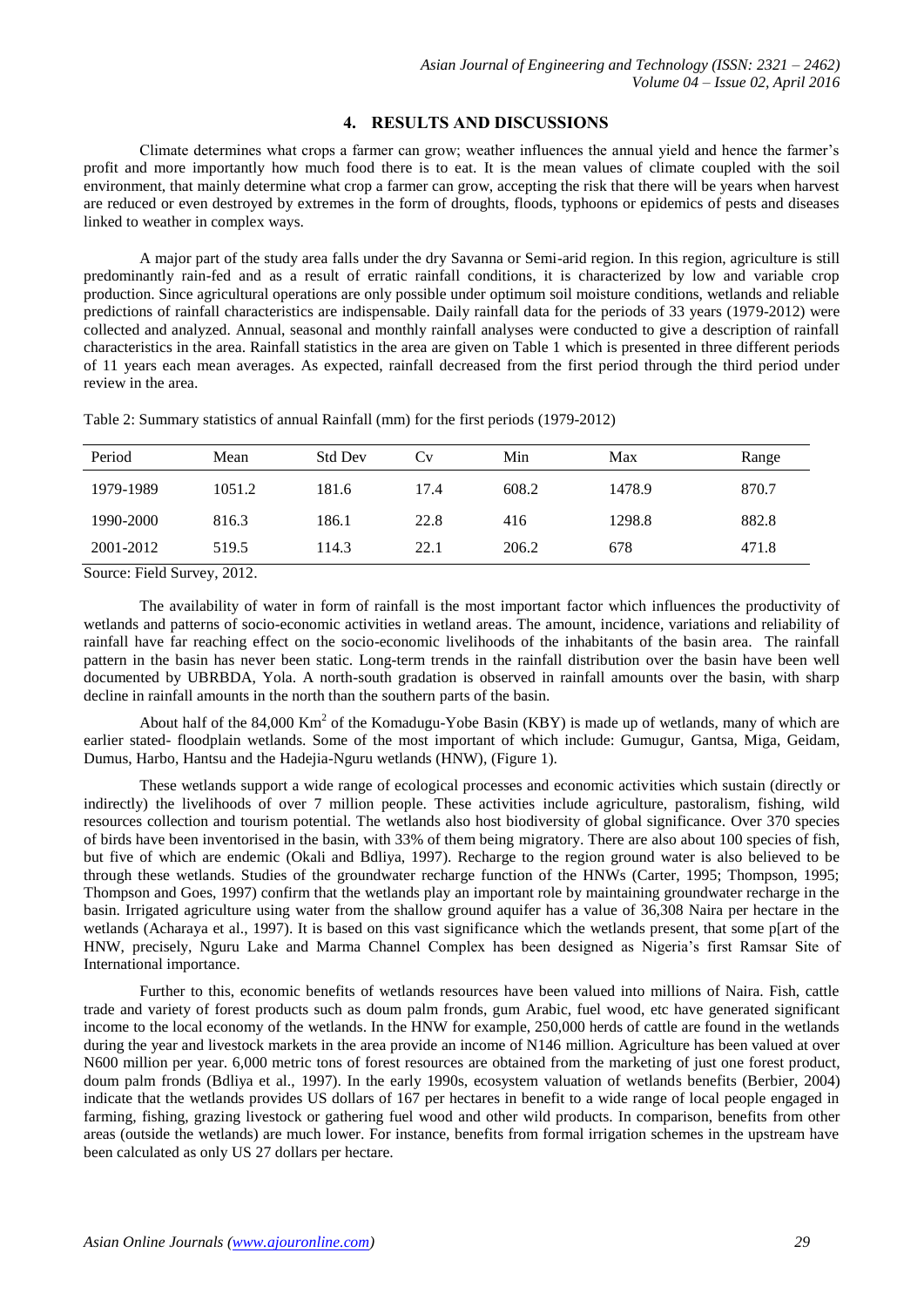As described earlier, based on the interactions between wetlands and other ecosystems in the basin (through their linkages with river flows, ground water recharge, maintenance of soil fertility, stores of natural products and drought- fall-back mechanisms), as well as their contribution to the total economy of the basin, wetlands have been visualized as the nerve centers of the KYB.

| State         | Hausa | Fulani | Kanuri | <b>Birom</b> | Total |
|---------------|-------|--------|--------|--------------|-------|
| Bauchi        | 48    | 51     | 5      | 16           | 120   |
| <b>B</b> orno | 33    | 30     | 57     | ۰            | 120   |
| Yobe          | 62    | 29     | 29     | ۰            | 120   |
| Jigawa        | 58    | 32     | 21     | 9            | 120   |
| Kano          | 71    | 35     | 10     | 4            | 120   |
| Plateau       | 37    | 10     | -      | 73           | 120   |
| Total         | 309   | 187    | 122    | 102          | 720   |
| Percentage    | 43    | 26     | 17     | 14           | 100   |

|  | Table 3: Cultural background of the respondents in selected villages of the States |  |  |  |  |
|--|------------------------------------------------------------------------------------|--|--|--|--|

Source: Field survey, 2011.

Culturally, the ethnic groups sampled in the study area are the Hausa, Fulani, Kanuri, and Birom (Table 2). The Hausa has the highest percentage (43%) of ethnic groups in the area. This is followed by Fulani with 26%, while the least ethnic groups are Birom and Kanuri with 14% and 17% respectively.

| State                                                   | Illiterate                 | Primary | Quranic | Pri./ Quranic | Total |
|---------------------------------------------------------|----------------------------|---------|---------|---------------|-------|
| Bauchi                                                  | 22                         | 48      | 39      | 11            | 120   |
| <b>B</b> orno                                           | 52                         | 18      | 43      | 7             | 120   |
| Yobe                                                    | 49                         | 36      | 22      | 13            | 120   |
| Jigawa                                                  | 37                         | 41      | 30      | 12            | 120   |
| Kano                                                    | 28                         | 27      | 40      | 25            | 120   |
| Plateau                                                 | 16                         | 82      | 12      | 10            | 120   |
| Total                                                   | 204                        | 252     | 186     | 78            | 720   |
| Percentage<br>$\sim$ $\sim$ $\sim$ $\sim$ $\sim$ $\sim$ | 28<br>$\sim$ $\sim$ $\sim$ | 35      | 26      | 11            | 100   |

Table 4: Educational background of the respondents

Source: Field survey, 2012

Just as in most rural areas in Nigeria, the level of illiteracy is at its highest point in the study area. Table 4 shows the educational background of the respondents in the study area. The Table shows that 28% of the respondents never had formal education of any kind, with respondents interviewed in Borno and Plateau States score the highest and lowest with 52 and 16 of the respondents respectively, while 35% of the total respondents had primary education, with Plateau State having the highest score of 82.This could be attributed to the earlier introduction of western education in the State than any other State in the study area. Quran and Primary/Quran have 26% and 11% respectively.

|  |  |  | Table 5: Occupational Structure of Respondents |
|--|--|--|------------------------------------------------|
|--|--|--|------------------------------------------------|

| State                       | Farming | Fishing | Arts/Craft | Trading | Total |  |
|-----------------------------|---------|---------|------------|---------|-------|--|
| Bauchi                      | 40      | 28      | 17         | 35      | 120   |  |
| <b>B</b> orno               | 24      | 38      | 26         | 32      | 120   |  |
| Yobe                        | 29      | 43      | 18         | 30      | 120   |  |
| Jigawa                      | 46      | 22      | 17         | 35      | 120   |  |
| Kano                        | 48      | 36      | 25         | 11      | 120   |  |
| Plateau                     | 56      | 22      | 18         | 24      | 120   |  |
| Total                       | 243     | 189     | 121        | 167     | 720   |  |
| Percentage                  | 35      | 26      | 18         | 21      | 100   |  |
| Source: Field Survey, 2012. |         |         |            |         |       |  |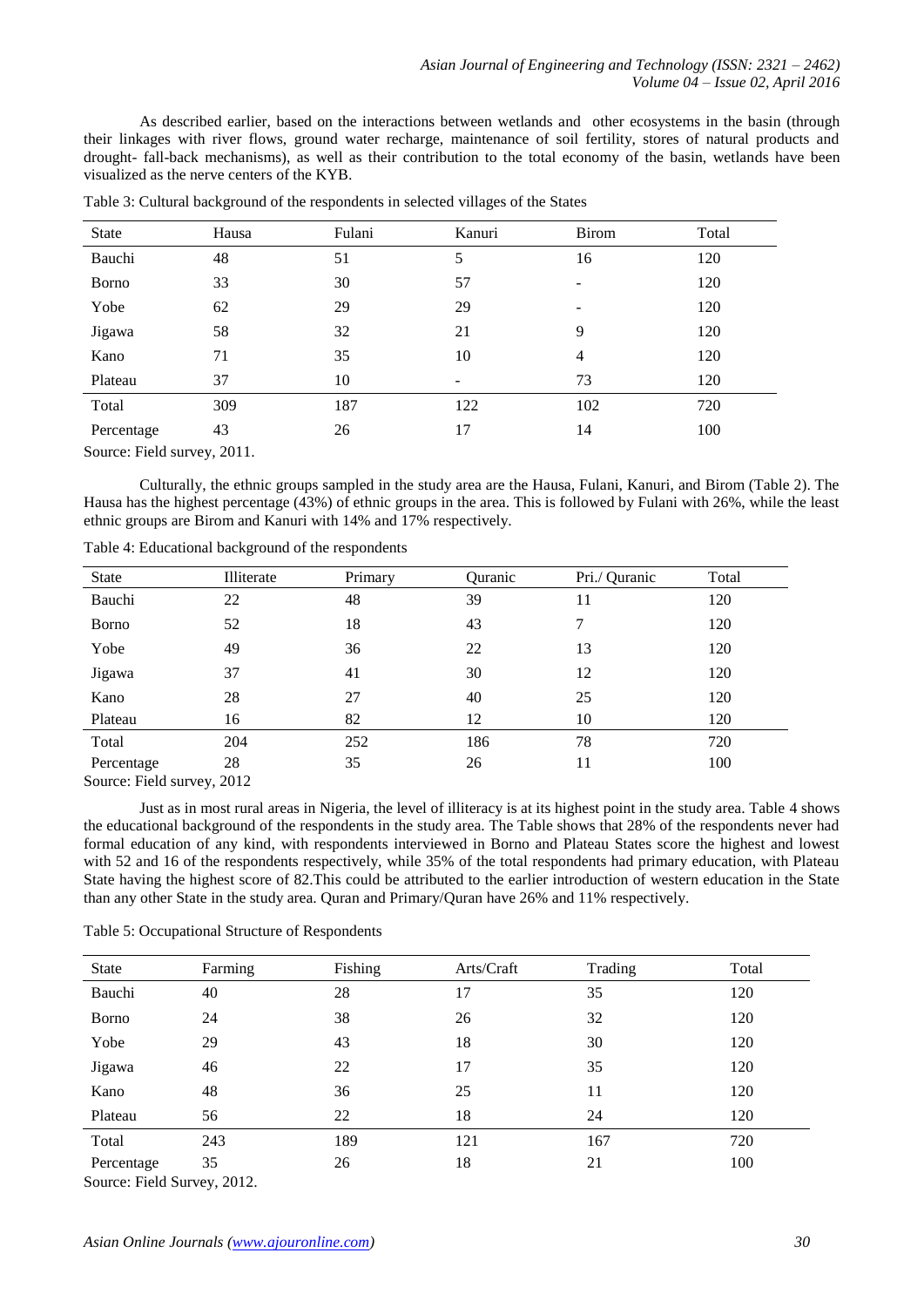Table 5 depicts the occupational structure of respondents. The table shows that 35% of the respondents practiced farming as their major occupation using both rain-fed and irrigation farming systems. This is followed by 26% of the respondents who engages in fishing from the wetlands. Art/craft and trading have 18 and 21% of the respondents as their major occupation respectively. The implication of the above situation is that over 60% of the respondents in the study area engage in agricultural practices. Declining in rainfall regime due to climatic variability therefore, affects their local economy and also, at high risk of becoming permanently jobless after drying up of the wetlands, eventually they may end up migrating or relocated to other sites than their former and are uncertain of finding work. The sudden drop in harvest and possible loss of food production due to climate variability in the area are predictable; also, rebuilding the food reproduction capacity at the new site may take years. This will lead to chronic food insecurity, defined as calorie-protein intake levels below the minimum necessary for normal growth. Prolonged malnutrition directly increases morbidity and mortality risks, particularly among the most vulnerable groups; infants and elderly.

## **Threats to the integrity of the wetlands**

Wetlands, floodplains and shallow lakes temporarily and permanently play a major ecological, economic and social role. They are vital for water, energy, food and transportation.

Unfortunately, in the past few years, climatic downturn, eutrophication, toxicity, siltation, and pollution which are quickly increasing in the basin due to rapid urbanization, accumulation of untreated sewage and agricultural waste as well as bad basin water management (such as the effect of poor management of water flow in the KYB, poor dam operations in the upstream, fragmented water regulatory systems and uncoordinated development interventions ) population pressure and resources use conflicts are some of the factors threatening the integrity of the wetlands. Such problems affect human health, the quality of life and sustainable development.

Changes in water availability and levels of wetlands due to climate change are of paramount importance for food security of thousands of rural people leaving around the wetlands. Many recent extremes of water shortage in the wetland followed by devastating floods reflect some of the climate change predictions, which are gradually becoming more certain and alarming. Appropriate measures in agricultural water management can greatly reduce poor people's vulnerability to climate change by reducing water related risks and creating buffers against often unforeseen changes in precipitation and water availability. An appropriate water research agenda is essential to improve our knowledge of the linkages between water, food and climate change and guide the right investment aimed at improving resilience of farming communities and food security living around the wetland basin. This agenda includes understanding the adaptation and mitigation roles of agricultural practices and water resources management options, characterization of climate change impacts at different scales, and evaluation of water implications of direct climate change mitigation interventions.

Developmental interventions such as the establishment of the River Basin Development Authorities (RBDAs) to manage and to regulate water resources use in the country have been popular in the 1980s and 1990s. Unfortunately, the jurisdictions of the RBDAs were based on political rather than natural boundaries, and worse still, their activities are largely uncoordinated. The KYB falls under the jurisdiction of two RBDAs; the Hadejia- Jama'are River Basin Development Authority (HJRBDA) and the Chad Basin Development Authority (CBDA). And based on this disposition of the KYB, being under the jurisdiction of 2 RBDAs, and the restricted mandate of the RBDAs, it becomes difficult for the RBDAs to effectively manage the water resources of the whole basin.

Furthermore, the RBDAs also exhibit what I referred to as 'keep poacher syndrome' in their operations. This means that, while the RBDAs are supposed to regulate the use of water in the basin, they are themselves beneficiaries of the resource. In such case, it becomes practically difficult for them to be objective in allocation of water resources among the various users (Bdliya et al., 2003).

Another loophole of the RBDAs is that they lack mechanism for monitoring and auditing of the outcomes of their initiatives, the combined effects of these loopholes together with poor funding of the RBDAs leads to poor management of water resources in the KYB.

Increased water use by upstream irrigation schemes and for Kano City Water Supply (KCWS) has also affected water flow to downstream wetlands. In the Kano River Irrigation Project (KRIP), changes in crop intensity from lower to higher intensity as a result of majority in high water consuming crops, mainly rice as against wheat, coupled with the planting of three instead of two crops has led to increase in water use in this irrigation scheme. This will mean more water released in the dry season into the Hadejia River.

Siltation at the two intake works on the Challawa and Kano Rivers for the KCWS means that more water have to be released in order to fill the sumps at these intakes. The implication of this is that more water is released in these rivers from the two dams, Tiga dam on the Kano River and Challawa Gorge dam on the Challawa River. This is inimical to regular water flow into the Hadejia River and hence into the wetlands. More often than not, water that is needed to fill the sumps is not available from the rains due to climatic downturn.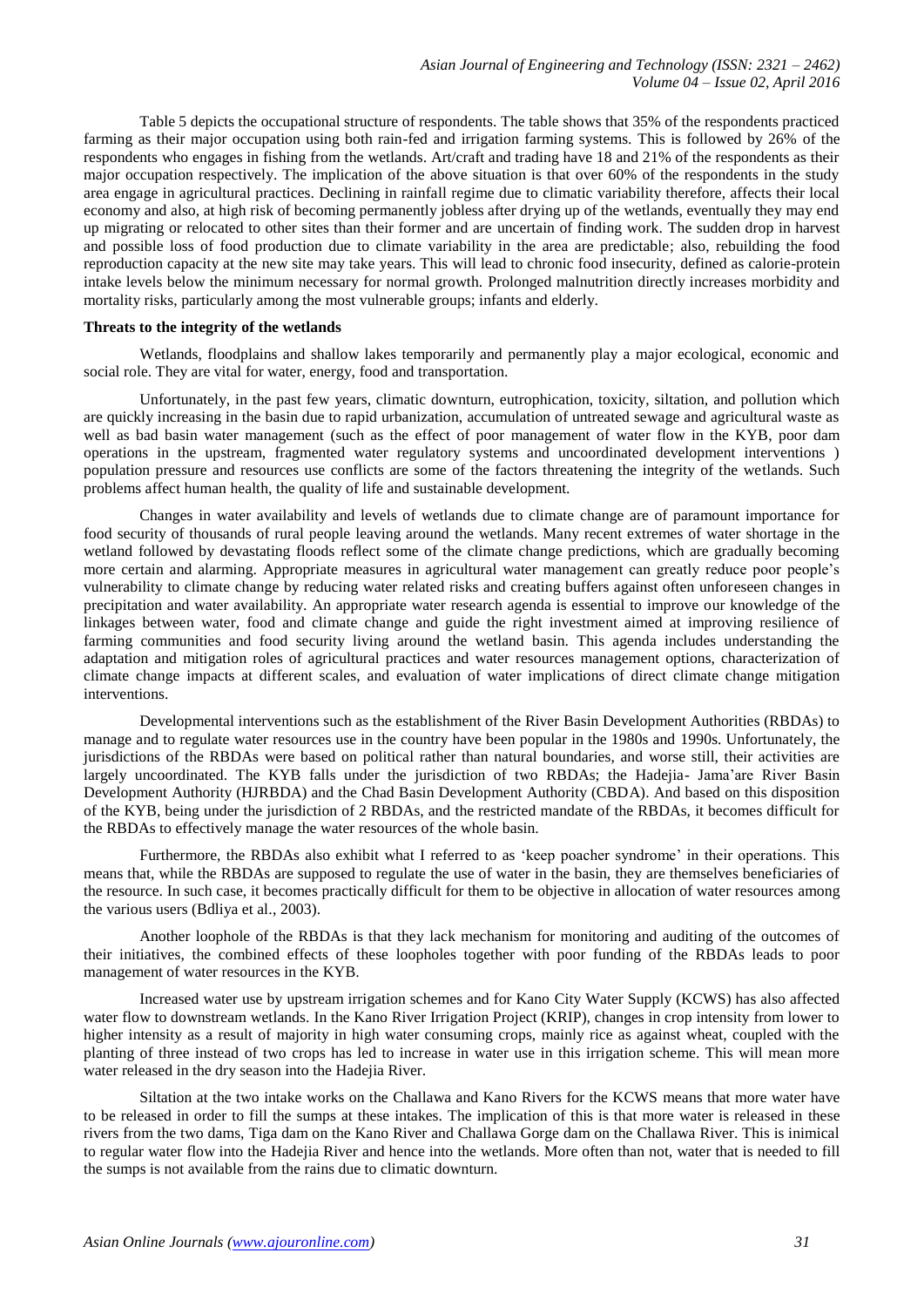Irregular flow of water in the Hadejia River, a consequence of the above situation, has resulted into silting up of many of the distributaries of the rivers as well as other channels. This made the Marma channels to receive and contain more water than the Burum Gana and the old Hadejia Rivers. For instance, the Hadejia- Nguru wetlands (Figure 2), the Burum Gana River is almost completely silted up (by silt and Typha weeds) right from its bifurcation with the Marma channel near Likori up to Wachakal village (a distance of about sixty kilometers alone the river channel). The old Hadejia River too has been blocked by silt for about 15 km downstream from the Magunji Idi bifurcation. Most of the water from the Hadejia River is therefore flowing into the Marma channel, thereby creating excessive flooding. Also, the artificial dry season releases by upstream dams have further exacerbated the above hydrological problems in the basin (Bdliya et al., 2003).

With increase in flooding in some channels, such channels became permanently flooded thus making them perennial instead of seasonal. This condition became conducive for the proliferation of Typha grasses as well as the intrusion of potash.

## **Impacts of the Threats**

Water resources development has been viewed as one of the priority areas in regional development, particularly in the developing countries. This is primarily because water is the single most important factor determining the performance of productive activities as well as the quality of life. In addition, the range of water-based requirements is quite wide, including agricultural, industrial and domestic needs, energy production, fisheries, transportation, flood control, and outdoor recreation. Hence, an integrated approach has increasingly been adopted and elaborated with the aim of achieving interrelated development goals.



# Figure 2: The Hadejia-Nguru wetlands showing hydrology and the proposed flow Proposed Proportioning structure of the Basin (from Goes and Zabudum, 1999)

As the pace of social and economic change accelerates in the developing countries, however, many wetland basins have become increasingly susceptible to various pressures and forces which tend to give rise to several complex water resources management problems issues that cannot be dealt with solely in the context of specific water-related programmes and projects, but should be addressed in a broader socioeconomic context on a basin wide scale. There are number of such problems and issues, but the issues of environmental and social problems arising from water and land use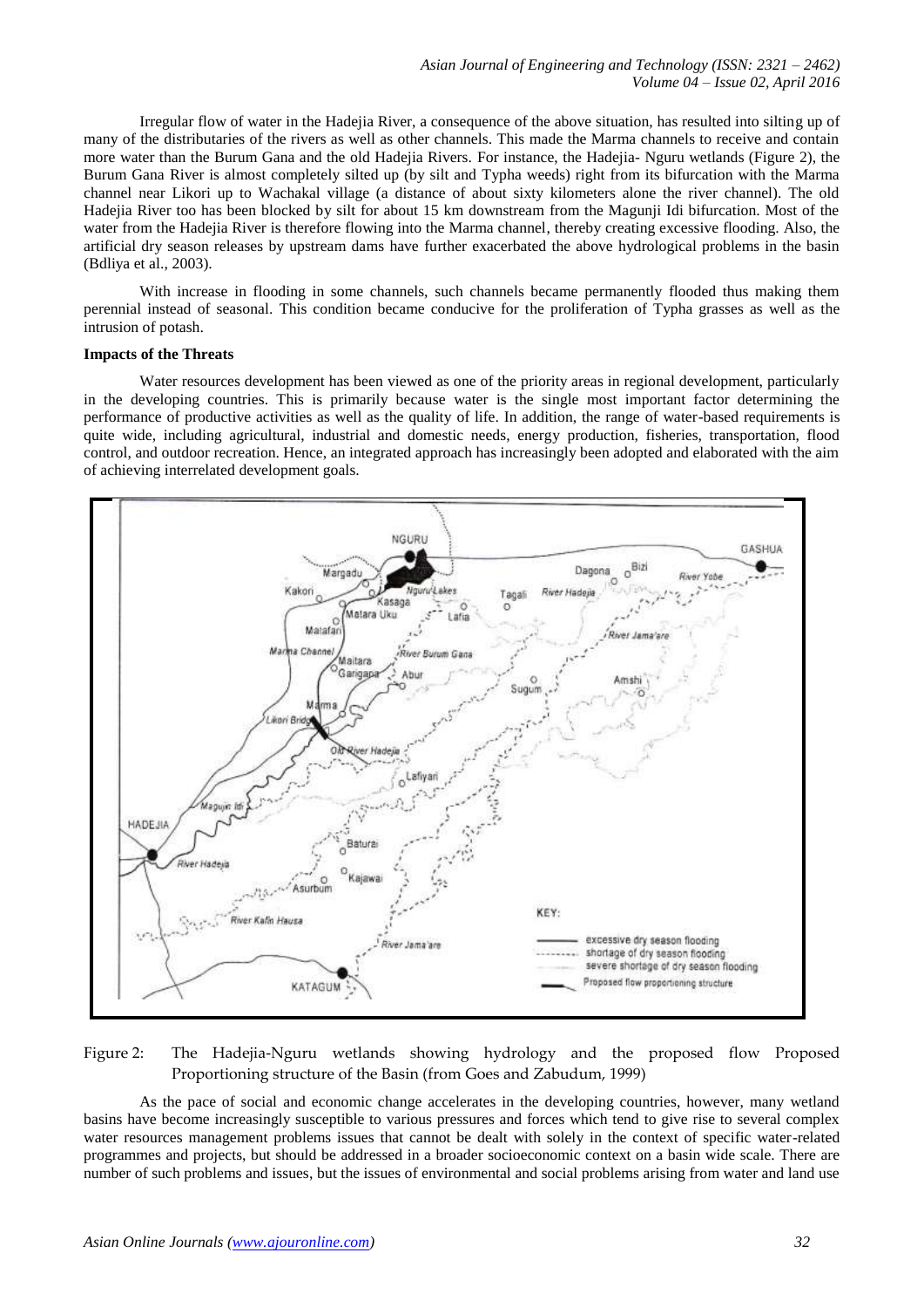interactions and that of conflicts among various water users seem to deserve special attention from the view point of wetland basin planning and management.

Over the years, increased areas of flooding, potash intrusion and Typha grasses (over  $200 \text{ km}^2$  along the Marma channel and Nguru Lake alone) has led to loss of farms and farm lands, grazing lands, loss of fish and fisheries as well as growing conflict over the use of resources (Jimin et al., 2014). The unprecedented floods of 2001 and 2003 have led to displacement of villages and loss of property worth millions of Naira along the Marma channel. Fish catch has reduced to less than half in the in the last 5 years. Farmers' income in some parts of the wetlands was reduced to only about 20% of what it used to be 7 years ago (Acharya et al., 1997; Bdliya et al., 2003).

Increase in conflict over the use of common pool resources (cprs) has been a major concern in the recent years. Resources use conflicts in the wetlands have varied in space, type, time and recurrent. A time line of recent history (1976-1996) of conflicts in Madachi, Kadera, Marma and Guri (Millingan, 2007) indicate that conflicts/clashes between farmers and pastoralists began in 1992. Between 1993and 1995, seven villages have been set ablaze resulting to about 70 deaths, 99 injuries and loss of property worth millions of naira. However, more recent studies (JEWEL, 2003) indicate a slight reduction in the frequency and severity of these farmers-pastoralists conflict but also an increase in the range of other types of conflict over wetlands common pool resources- e.g. farmer-farmer conflicts over water for irrigation, fisher-fisher conflicts over illegal fishing techniques, farmer-fisher conflicts over water diversion, and fisher-herder over net disturbance all of which are accentuated by highly variable nature of rainfall of the area in the past recent years.

On the other hand, channels which receive less water have remained dry for most of the year. Livelihood systems (such as fishing, livestock keeping and irrigation agriculture) which are dependent on these rivers on one hand and on rainfall distribution pattern on the other hand have also been commensurately affected. For example, in Dagona and Lafia villages (alone the Burum Gana River), a farmer who could produce enough to feed ten families 10 years ago can hardly feed his family today.

Combined consequence of rivers having too little water and others having too much had increased poverty levels in the wetland regions, where poverty level has increased by about 10 folds in recent years (JEWEL, 2003).

Other impacts of threats to the wetlands include increase in the level of crime, emigration, apathy among communities and reneging on international responsibility. The later, implying the inability of Nigeria to contribute water flow into Lake Chad.

#### **Possible intervention measures**

Over the years, many intervention measures have been attempted or proposed in trying to solve the problem of water scarcity and distribution in the KBY. Integrated basin level water management plan, basin level sensitive dam operation procedure, National coordination council and technical advisory committee on the KYB are some attempts by the Federal Ministry of Water Resources. Other attempts proposed and/ or supported by IUCN, HNWCP, GEF/LCBC, North East Arid Zone Development Programme (NEAZDP), Diyam consultants and DFID-JWL projects include KYB consultative forum on water issues, water management options, water audit, integrated management of wetlands in the KYB and the construction of a flow proportioning structure near Likori, at the bifurcation of Burum Gana and Marma channel (Figure 3).

|                   | Wet Season Flow | Dry Season Flow |
|-------------------|-----------------|-----------------|
| Old Hadejia River |                 |                 |
|                   |                 |                 |
| Marma Channel     |                 |                 |
|                   |                 |                 |
| Burum Gana River  |                 |                 |

Figure 3: An Illustration of water distribution into the 3 outlets to be proportioned by the flow structure

The flow proportion structure (which this paper elaborates further) is a proposed pilot measure which attempts to proportion water flow of the Hadejia River to be distributed among the Burum Gana and Marma channel which (as mentioned earlier currently receive too little and too much water respectively. The structure consists of three outlets, two of leading the Marma and Burum Gana channels while the third outlet joins the old Hadejia River via a 5.1 km canal. Proportioning of water in the 3 outlets will vary from season to season and will be based on water use practices of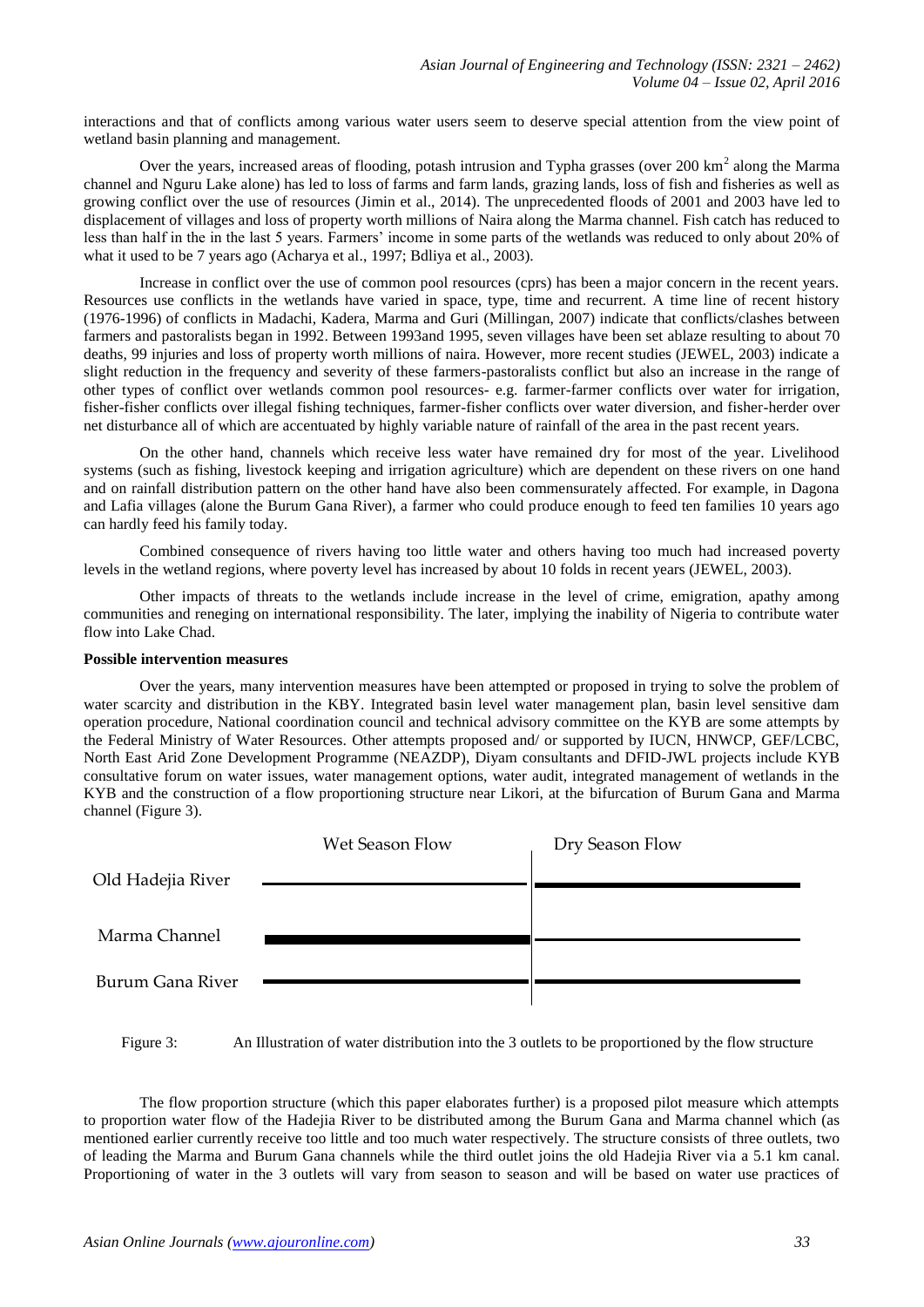communities living along these rivers. A rough illustration of what is visualized as the proposed water distribution from the structure is presented in Figure 3.

On the Marma channel more water is required during the wet season to maintain flood rice cultivation while less water is required in the dry season to allow water to recede so as to give way for grazing, recession agriculture and to maintain ecology. On the Burum Gana channel, water is required all-year round for fishing and dry season irrigation activities. Water is required in the old Hadejia River for fishing, dry season irrigation farming and to maintain contribution of the Hadejia River to the Yobe.

Similarly, attempts are being made to pilot institutional reforms geared towards empowering stakeholders to play leading roles in the management of the water resources of the basin. The DFID-JWL project has recently reactivated the stakeholder consultative forum (SCF) of the KYB and currently engaging other smaller stakeholder bodies in most of its activities.

## **5. CONCLUSION**

It has been discussed (in the paper) that despite its importance to ecosystem, the maintenance of soil fertility, regional ground water recharge function, drought-fall back mechanism and their immense contributions to the national economy, the integrity of wetlands in the KYB is being undermined by increasing threats. Poor water management accentuated by uncoordinated development interventions, fragmented regulatory responsibilities, growing water demands, inequitable access to water resources and many more have been implicated.

The impacts of these threats have resulted into irregular flow of water in the wetlands. Irregular flow in wetland rivers (too much and too little) have led to siltation of channels and increased proliferation of Typha grasses leading to loss of farm lands, grazing lands, fish and fisheries and increased resources use conflicts and poverty among communities.

The proposed flow proportioning structure discussed in this paper and for which DFID-JWL project is catalyzing the process through stakeholder dialogue and a feasibility study will apportion water between the Marma, Burum Gana and the old Hadejia River helping to regulate flow between these rivers. This will subsequently make provisions for the control of Typha grass, liberate farm lands, grazing lands and improve fish catches. This will help to improve local economy, reduce resources use conflicts and hence reduce poverty.

The process to be followed to arriving at the construction of the flow proportioning structure will also demonstrate how to construct similar structures in the basin and in fact, in other basins across the country and elsewhere. The process will also demonstrate how get various agencies (across tiers and sectors of government) to coordinate their activities. Lack of coordination of government agencies has often been a major impediment to the development progress in Nigeria today.

Similarly, the incorporation and integration of the biogeophysical, social and economic components at subbasins and basin level and the need for the introduction permanent evaluation of ecosystem function, social structures, impacts, has to be stressed.

Community participation, first at local level and at regional level (sub-basin) is also a key factor for the improvement of management systems and for their implementation at basin level also, has to be stressed.

#### **6. REFERENCES**

- Acharya, G., Bdliya, H. and Berbier, E. (1997). *Valuing the Hadejia-Nguru Wetlands of Northern Nigeria.* Report for IUCN- the World Conservation Union, Department of Environmental Economic and Environmental Management, University of York, Wellington, York, London.
- Adams, W.M. and Hobbs, G.E. (1998). *Hydrology and Sustainable Resources Development of a Sahelian Floodplain Wetlands Resources of the Hadejia-Nguru Wetlands Conservation* Project to IUCN, Gland, Switzerland and RSPB, Sandy, UK.
- Adams, W.M., Hobbs, G.E. and Berntt, T.P. (2005). Potential Impacts of a Warming Climate on Water Availability in Savanna Regions of Nigeria. *Nature* 428 (607): 303-07.
- Adejokun, J.A. (1996). *The Three Dimensional Structure of the Inter Tropical Discontinuity over Nigeria. Nigerian Meteorological Services Technical Note, 44: 39.*
- African Development Bank (2014). Preparation of Strategic Action Plan for Water Resources Development in the Komadugu-Yobe Basin. Project Appraisal Report. 69pp.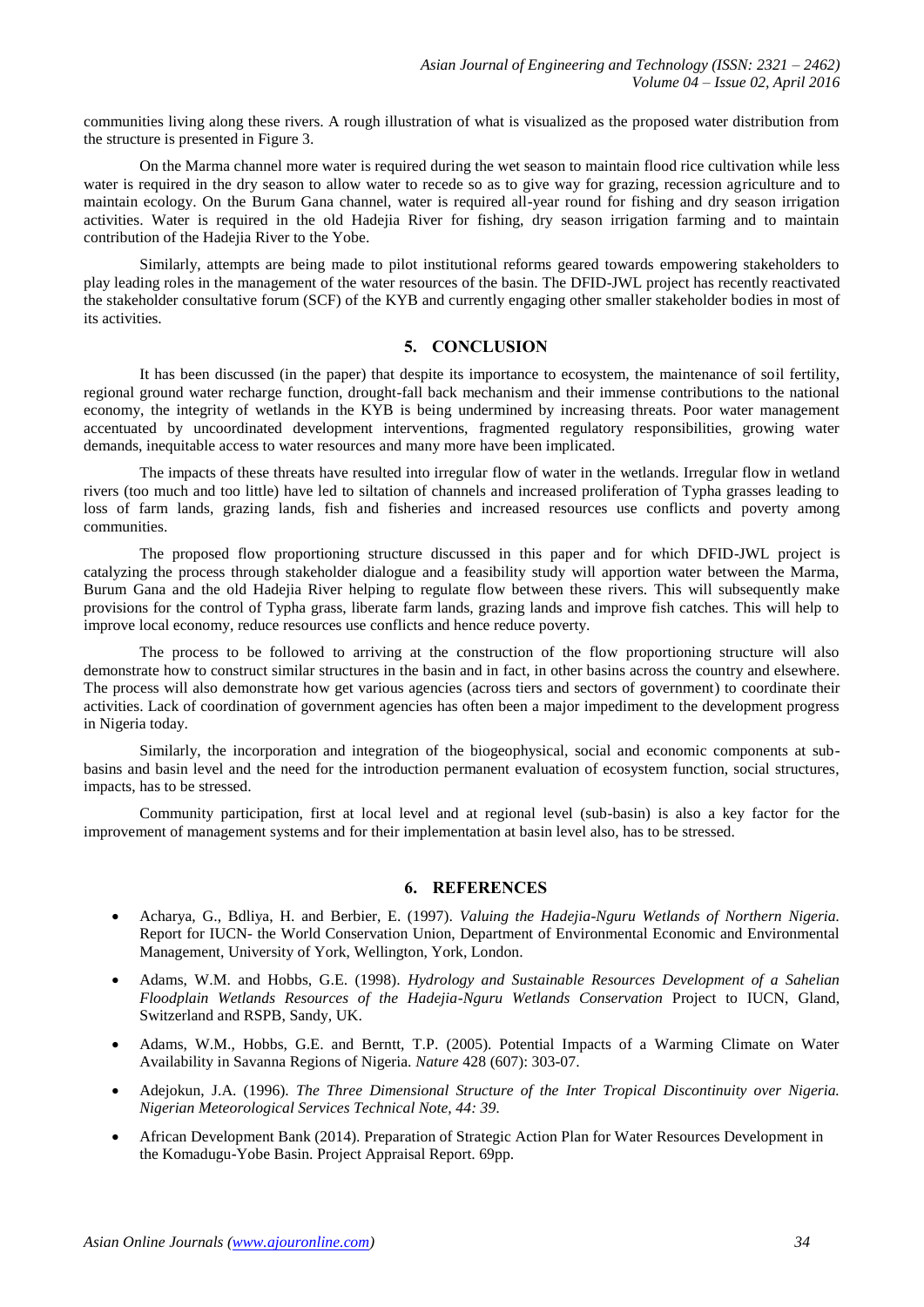- Ankidawa, B.A., Tanko, J.A. and Umar, A.S. (2015). Climatic Variability and River Benue Discharges in Yola and Garoua, West Africa. Journal of Environment, Ecology, Family and Urban Studies, Vol.5, Issue 1, pp. 1 – 14.
- Ayoade, J.O. (2002). Agroclimatology. *Evans Publishers, Ibadan, Nigeria.*
- Bdliya, H. and Chiroma, M.J. (2003). *Downstream Impacts of Basin Level Water Management in the Komadugu-Yobe Basin on the Hydrology, Ecology and Economy. Paper presented at the 29th IWC Conference, Abuja October, 2003.*
- Bdliya, H., Chiroma, M.J. and Adams, W.M. (1997). *Towards a National Policy on Wetlands Conservation and Sustainable Use: The Significance of the Hadejia-Nguru Wetlands Conservation Project. In the Nigerian Journal of Policy and Strategy Vol. 92 Nos. 1&2 June/December, 1997.*
- Bdliya, H.H., Barr, J. and Fraser, S. (2006). Institutional failures in the management of critical water resources; The case study of the Komadugu-Yobe Basin in Nigeria. Paper for seminar on Water Governance- *New perspectives and Directions* 20th-21st February, 2006, Heaton Mount, Bradford, U.K.
- Berbier, E. (2004). Climate Change in Contrasting River Basins: Adaptation Strategies for Water, Food and Environment. Oxfordshire, UK and Cambridge, Mass; CABI Publishing.
- Carter, R.C. (1995). *A Policy Framework for Surface Water and Shallow Groundwater Allocation, with Special Reference to the Komadugu-Yobe River Basin, Northeast Nigeria.* In Public Administration and Development Vol. pp 103-120.
- Dauda, A.B. (2014). Salvaging wetlands ecosystem in Nigeria: Towards ensuring sustainable fish production. Nature and Science, 12(9): 61-67.
- Diyam, Y. (1998). *Yobe Basin Water Resources Study.* Report on Stage 1a part 2. Hydrological Studies, Federal Environmental Protection Agency (FEPA). *Hadejia-Nguru Wetlands, Northeast Nigeria. Hydrological Analysis*.
- Goes, B.J.M. and Zabudum, A.N. (1999). Hydrology of the Hadejia-Jama'are-Yobe River Basin: 1998/9. Hadejia-Nguru Wetlands Conservation Project, IUCN - The World Conservation Union, Nigeria.
- Hollins, P., Arranz, R. and McCartney, M. (2003). Application of the Water Evaluation and Planning (WEAP) model to assess future water demands and resources in the Olifants catchment, South Africa. Colombo, Sri Lanka: International Water Management Institute.101 pp. (IWMI Working paper 112).
- IUCN-HNWCP (1999). Water Management Options for the Hadejia-Jama'are-Yobe River Basin. IUCNHadejia-Nguru Wetlands Conservation Project, Nigeria.
- IWACO (1985). Study of the Water Resources in the Komadougou-Yobe Basin. Nigeria Niger Joint Commission for Cooperation Niamy, Niger Republic.
- JEWEL (2003). Apprasial of hydrological information on the the Komadugu-Yobe Basin in the light of JEWEL's Project Needs. Unpublished Report by Prof L. Oyebande, June 2003. DFID Jigawa Wetlands Livelihoods (JEWEL) Project, Dutse, Jigawa State, Nigeria.
- Jibrin, J.M. (2007). The FMWR-IUCN-NCF KomaduguYobe Basin Project for Improving Land and Water Resources Management. End of Project Phase Evaluation Report. 37pp.
- Jimin, A.A., Magani, E.I. and Usman, H.I. (2014). A comparative identification and species characteristics of aquatic macrophytes for dry and rainy seasons of the floodplains of River Benue at Makurdi. Journal of Biodiversity and Environmental Sciences, Vol. 5, No. 4, p. 479-496.
- Komadugu Yobe Basin Project (KYB) (2008). Equitable and Sustainable Management of Land and Water Resources of the Hadejia-Jama'are-Komadugu-Yobe Basin. [http://www.kyb-project.net.](http://www.kyb-project.net/)
- Millingan, J. (2007). The Small Reservoirs Project: research to Improve Water Availability and Economic Development in Rural Semi-Arid Areas, In: Kittisou., Ndulo, M., Nagel, M. and Grieco, M. (eds). The Hydropolitics of Africa. A Contemporary Challenge. Cambridge Scholars Publishing (2007).
- Okali, D. and Bdliya, H.H (eds) (1997). *Biodiversity of the Hadejia-Nguru Wetlands: Report of a survey*. Unpublished report.
- Oladipo, E.O. and Salahu, S. (1993). Spatial and Temporal Variations of Rainy Days and Mean Daily Rainfall Intensity in Northern Nigeria. *Mausan. 44 (1), 85-95 pp.*